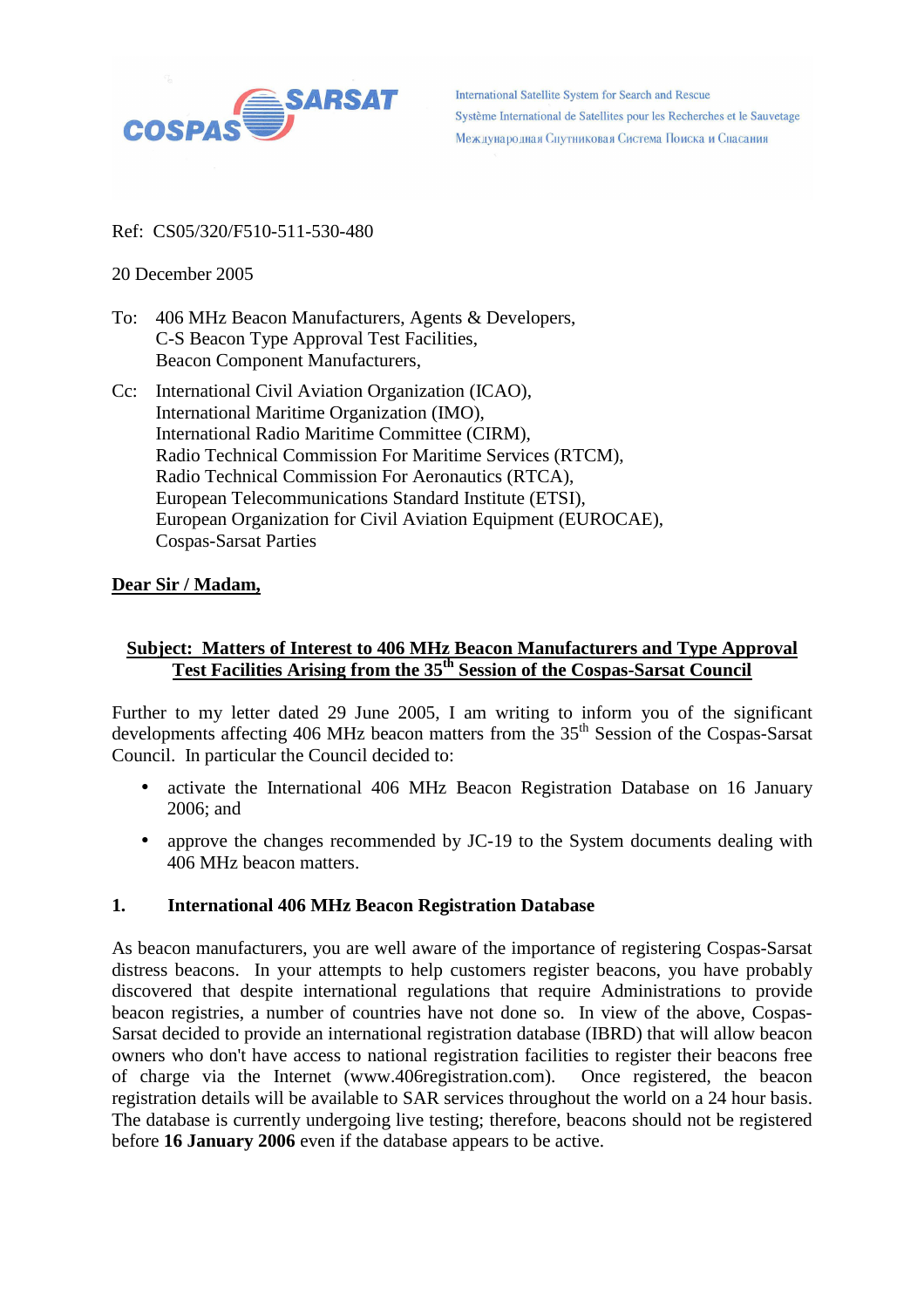A complete description of the IBRD and its operation are provided in the "D" series of documents, available on the Cospas-Sarsat website (www.cospas-sarsat.org). To ensure the success of this effort, your support is requested to:

- a. Promulgate the availability of the IBRD to beacon purchasers and your distributors / agents. To help with this effort please find enclosed, a fact sheet that identifies the web address of the IBRD and the minimum key information details required to register the beacon online.
- b. Assist beacon owners to register their beacons on the IBRD. If the buyer does not have access to Internet facilities you might want to consider registering the beacon on his/her behalf.

You will not be able to register beacons with country codes of Administrations that have informed the Cospas-Sarsat Secretariat that they operate national registries. The information on existing national registries will be provided to you via the IBRD interface if you try to register such a beacon.

You should also be aware that the decision regarding the acceptability of specific Cospas-Sarsat coding options is a national responsibility. Consequently, the Secretariat cannot and will not provide guidance on the specific coding options that are accepted by individual Administrations.

If you have any questions concerning the IBRD please feel free to contact the Secretariat's Principal Operations Officer, Ms. Cheryl Bertoia at +1 514 954 6658 or Cheryl.Bertoia@cospas-sarsat.int.

# **2. Amendments to Documents Pertaining to 406 MHz Beacons**

The updated versions of documents C/S T.001, C/S T.007, C/S T.008 and the interim guidelines for SSAS beacons are currently available free of charge from the Cospas-Sarsat website. Although an overview of the most significant changes is provided herein, it is strongly recommended that these documents be read in their entirety if your organisation is in the process of producing new beacon models or making changes to beacons that have already been type approved.

The revised documents take effect immediately. However, to accommodate beacon models that are currently under development and to allow test facilities the time required to configure their facilities to meet the new requirements, Cospas-Sarsat will allow the previous versions of documents C/S T.001 and C/S T.007 to be used for beacon models submitted for type approval testing prior to 1 March 2006.

Please note that the new version of the 406 MHz beacon type approval standard (C/S T.007) includes streamlined procedures for evaluating PLB antenna and encoded location navigation performance. Beacon manufacturers wishing to avail themselves of the new procedures prior to 1 March 2006 should first check with test laboratories to confirm their readiness to conduct testing under the new requirements.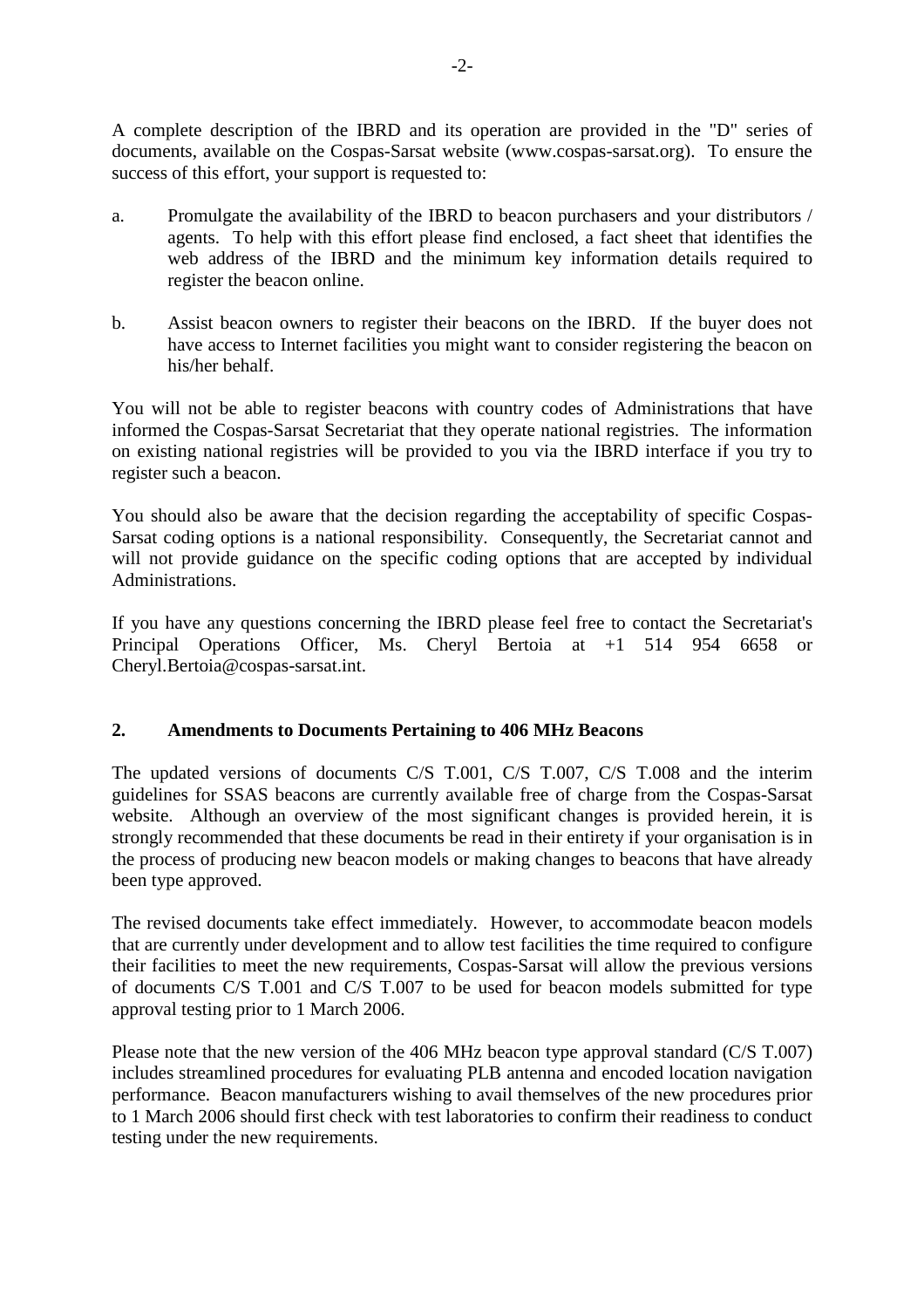#### **2.1 Amendments to the 406 MHz Beacon Specification (C/S T.001)**

The beacon specification amendments include:

- changing the encoded location accuracy to 500 metres for Standard and National location protocols and 5.25 km for User-location protocols; and
- changing the encoded location acquisition time for beacons with internal navigation devices from 30 minutes to 10 minutes.

## **2.2 Amendments to the 406 MHz Beacon Type Approval Standard (C/S T.007)**

#### **2.2.1 Antenna Test Configuration**

In the past, the scope of beacon antenna testing was agreed by manufacturers and the Secretariat based on the beacon operating instructions issued by the manufacturer. However, experiences reported by SAR services during actual distress incidents have confirmed that beacons were often used in configurations not endorsed by the manufacturer. For example it was not unusual for an EPIRB designed for operation while floating in the water to be operated from the deck of a vessel or while still in its mounting bracket.

In view of the above, the new version of C/S T.007 requires that beacon antenna testing be conducted in all the configurations in which the beacon might be expected to operate, even if such configurations are not identified in the manufacturer's operating instructions (see section 4.5 of document C/S T.007).

#### **2.2.2 Configuration for Testing Antennas without a Ground Plane**

For a number of years Cospas-Sarsat had been developing a laboratory test procedure to evaluate antenna performance of beacons that might be expected to operate without a ground plane. The "Interim Type Approval Guidelines for PLB Antenna Testing" was used as a stopgap measure to address this matter pending the development of a suitable laboratory test.

The new version of document C/S T.007 includes a laboratory test procedure that replaces the interim requirements.

#### **2.2.3 Satellite Qualitative Test**

The satellite qualitative test has been modified to:

- require the test to be repeated for all the configurations supported by the beacon,
- clarify the pass / fail criteria and test reporting requirements.

#### **2.2.4 Encoded Location Performance Testing**

a) If the beacon includes a homer, the homer must be active for all navigation tests (section A.2.7) to ensure that it does not hinder the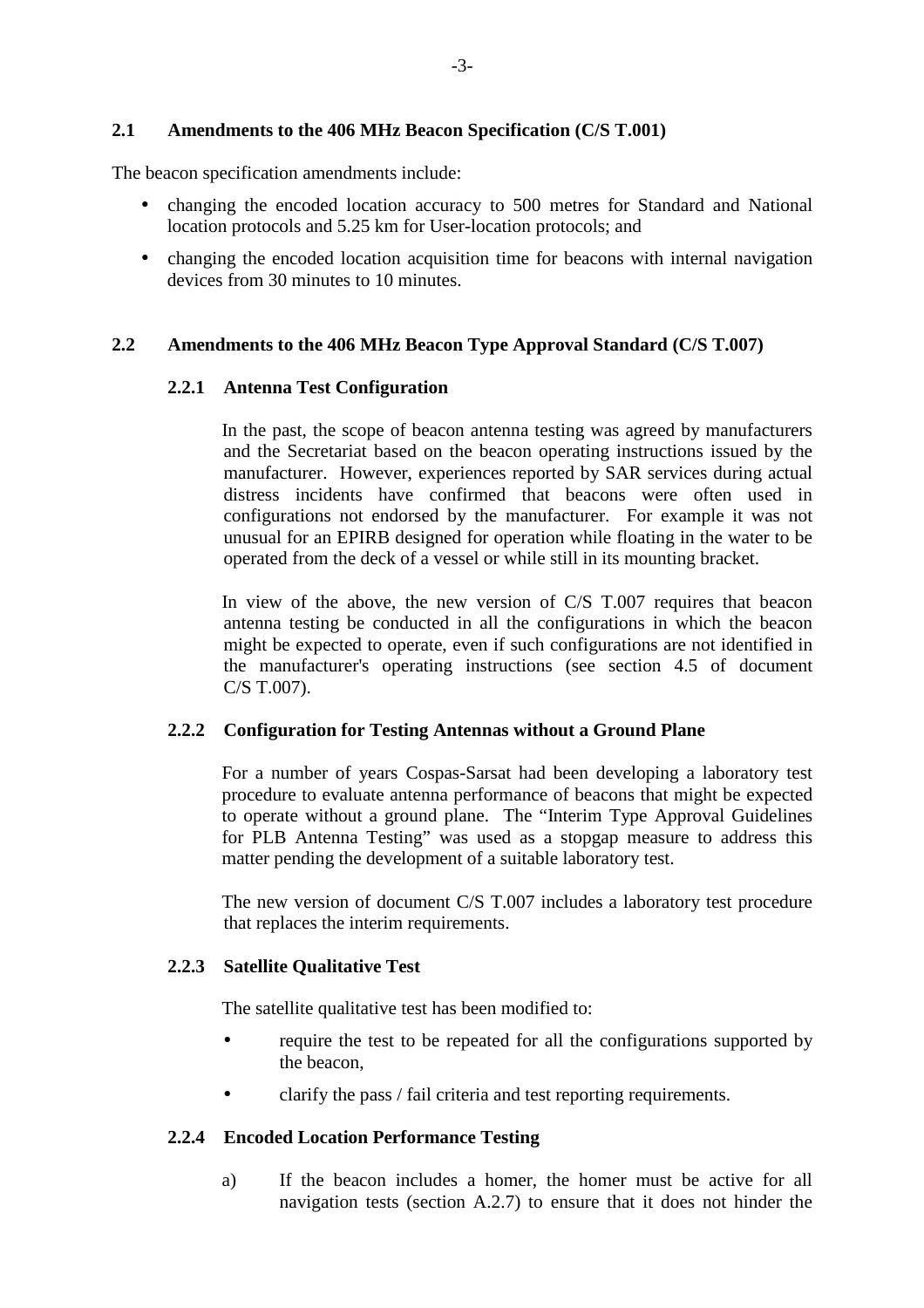beacon's acquisition of encoded location. To reduce the likelihood of false alerts during type approval testing, 121.5 MHz homers must be tuned to a frequency allowed by the administration that has jurisdiction over the test location. To ensure the adequacy of the test, the frequency of 121.5 MHz homers must be no greater than 121.65 MHz during testing (section 4.3).

b) The test for evaluating the beacon's handling of encoded position data (section A.3.8.7) has been modified to replace navigation data from the navigation receiver with predefined test scripts. Furthermore, the proposed changes allow the new test to be performed by the manufacturer and the results provided to the test laboratory for inclusion in the formal test report. The previous method for assessing this requirement involved moving the beacon and monitoring the transmitted beacon messages to determine whether the location data from the navigation receiver was processed correctly. Since the information from the navigation receiver was not known precisely, the previous procedure could not conclusively demonstrate beacon conformance to requirements.

## **2.2.5 Operating Lifetime at Minimum Temperature**

The operating lifetime test is intended to establish that the beacon can function at its minimum operating temperature for its rated life, with a battery that had reached its expiration date. Additional guidance is now provided to clarify that prior to starting this test, the beacon battery depletion requirements must also account for the expected battery loss due to battery aging and shelf-life storage.

#### **2.2.6 Test Result Reporting**

Section 5 of document C/S T.007 has been amended to clarify the information that must be provided when requesting beacon type approval. To avoid possible omissions, where practical, detailed test result reporting requirements have been explicitly defined at Annex F to C/S T.007.

#### **2.2.7 Beacon Message Coding Software**

The beacon coding software test  $(A.2.8)$  requires examples of all the beacon message protocols supported by the beacon to be provided. To eliminate possible confusion and delays to processing requests for type approval certificates, the new version of document C/S T.007 defines the exact message data that must be programmed into the beacon for this test (Annex C).

# **2.2.8 Evaluation of Beacon Pulse Repetition Interval (Tr sequence)**

The type approval test for evaluating the Tr sequence (section A.3.1.1) was modified to demonstrate that the beacon pulse repetition interval was spread over the 5-second range required by the beacon specification.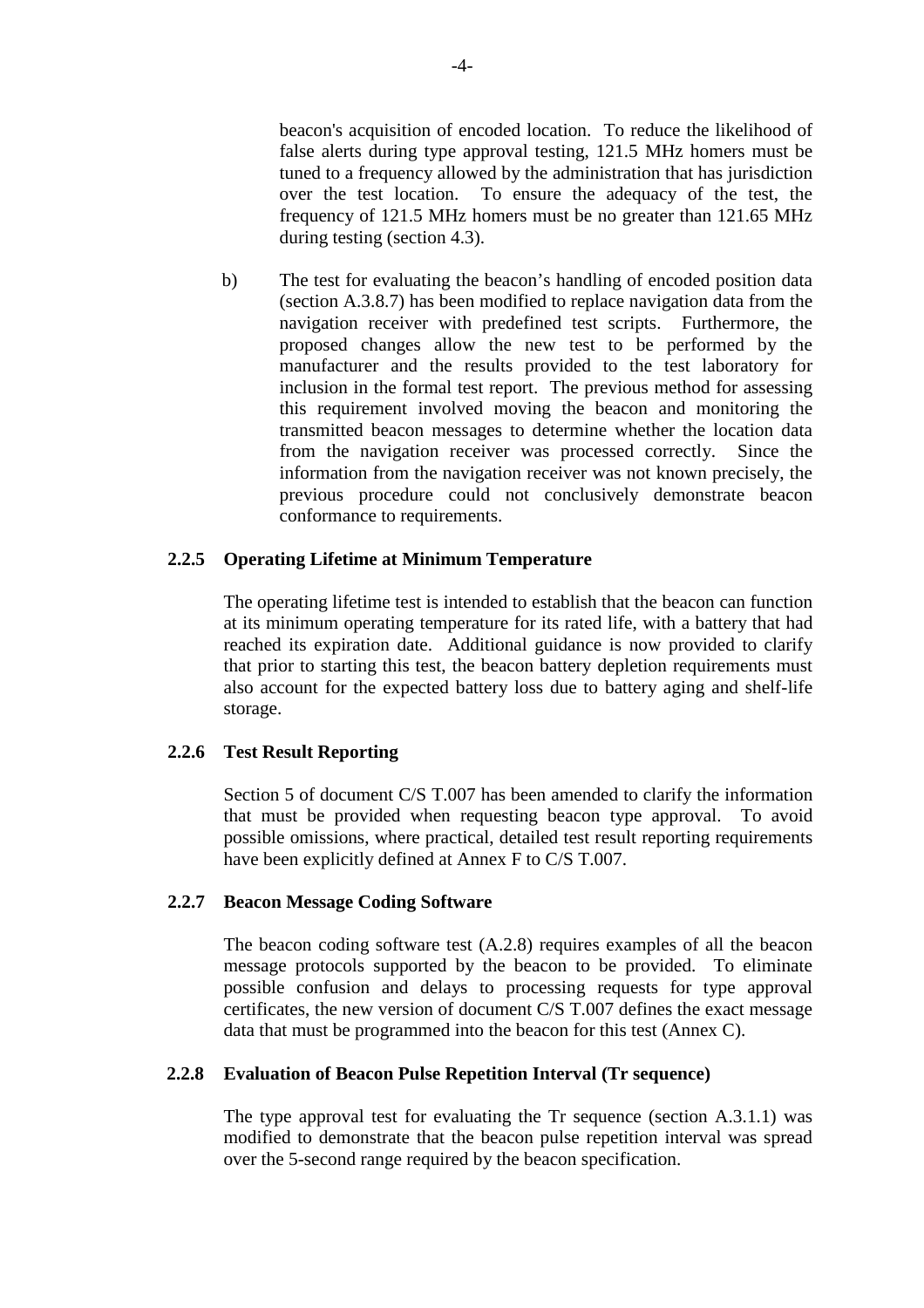# **2.2.9 Production Testing**

The beacon quality assurance plan (Annex L) has been modified to include text that provides the manufacturer's assurance that production beacons will meet specification and technical requirements in a manner similar to the units that were submitted for type approval testing.

Guidance is provided at Section 2.2 concerning the maximum 406 MHz emission levels at manufacturer facilities conducting beacon development or production testing.

# **2.2.10 Application for Cospas-Sarsat Type Approval Certificate**

To eliminate possible delays to beacon type approval review and to ensure that test laboratories have all the information required for planning the beacon test programme, the application form for requesting a beacon type approval certificate (Annex G) has been amended to require that:

- the beacon manufacturer confirm that the information provided about the beacon is correct; and
- the test laboratory confirm details regarding the testing and test results.

# **2.3. Specification and Type Approval Requirements For Ship Security Alert System (SSAS) Beacons**

The "Interim Cospas-Sarsat Type Approval Guidelines for 406 MHz SSAS Beacons" have been amended as follows:

- the satellite qualitative test requires that the beacon be detected by the GEOSAR system within 10 minutes of beacon activation; and
- the average received SARP power level requirement has been tightened from -123 dBm to -120 dBm.

# **2.4 List of Accepted 406 MHz ELT Antennas**

Document C/S T.007 defines reduced antenna test requirements for ELTs that use external antennas that had already been accepted by Cospas-Sarsat (section 5). The list of accepted antennas was published to the Cospas-Sarsat website. Subsequent to the implementation of this policy, procedures for demonstrating antenna compliance have changed, and none of the antennas that were on the list had yet been tested to demonstrate conformance to the new requirements. Consequently, the Council endorsed the Joint Committee decision that removed all antennas from the list. The list will be repopulated in the future, with antennas that demonstrate compliance to current requirements.

# **2.5 Delay to Closure Date of the 406.028 MHz Channel**

Based upon the current and projected growth of the number of beacons in the 406.028 MHz channel, the Council decided to keep the 406.028 MHz channel open for the type approval of new beacon models until 1 January 2007.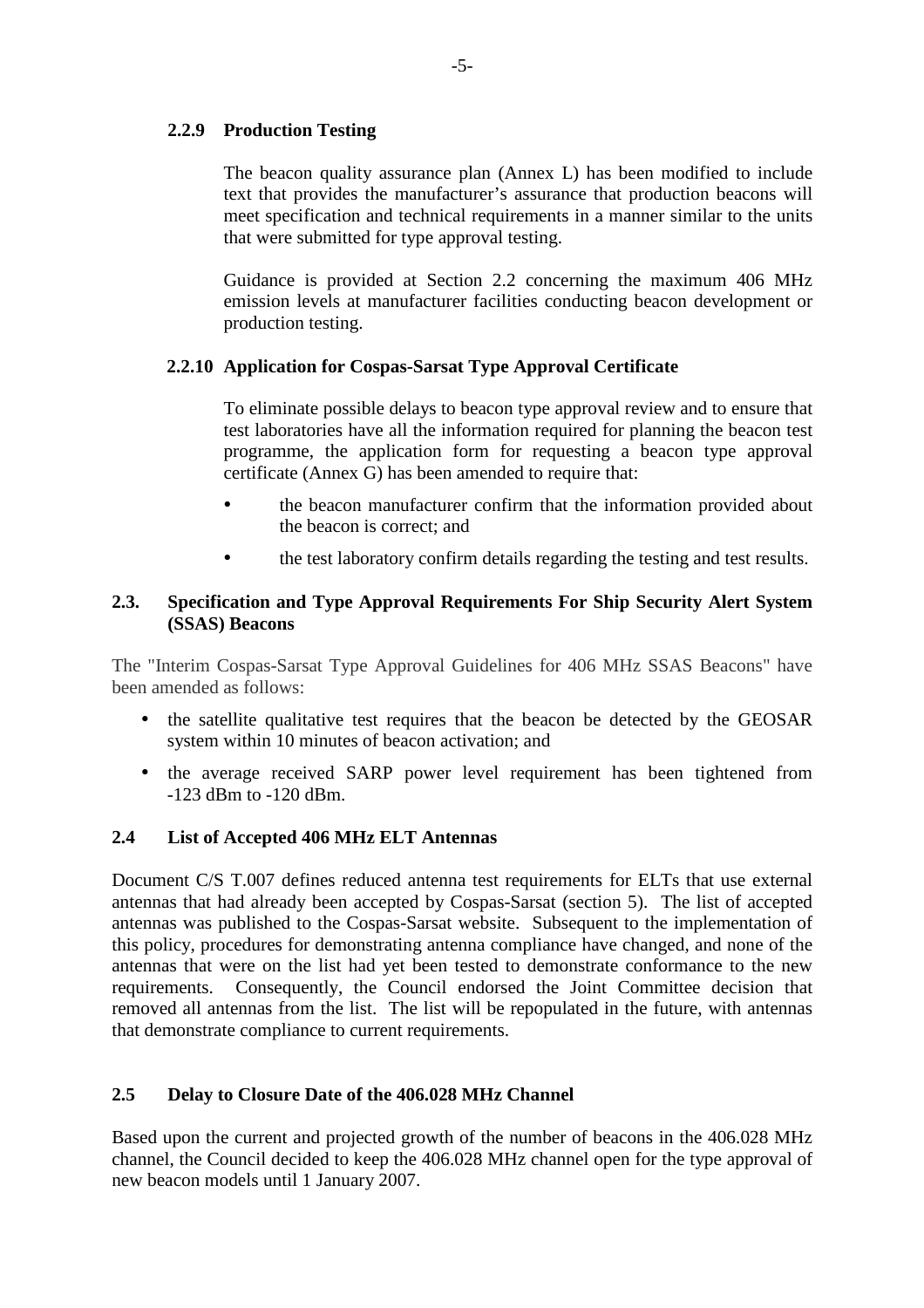# **2.6 Acceptance of 406 MHz Beacon Type Approval Test Facilities (C/S T.008)**

The modifications to Cospas-Sarsat document C/S T.008 updated laboratory certification requirements to reflect current ISO requirements for test facilities. Also, with a view to attracting additional type approval facilities, the Joint Committee proposed streamlined procedures for obtaining facility acceptance by Cospas-Sarsat.

If you have questions regarding any of the matters addressed above, please feel free to contact me at your convenience. .

Yours faithfully,

Original Signed

Wayne Carney Cospas-Sarsat Secretariat

Enclosure: Aide Memoir for Registering 406 MHz Beacons on IBRD